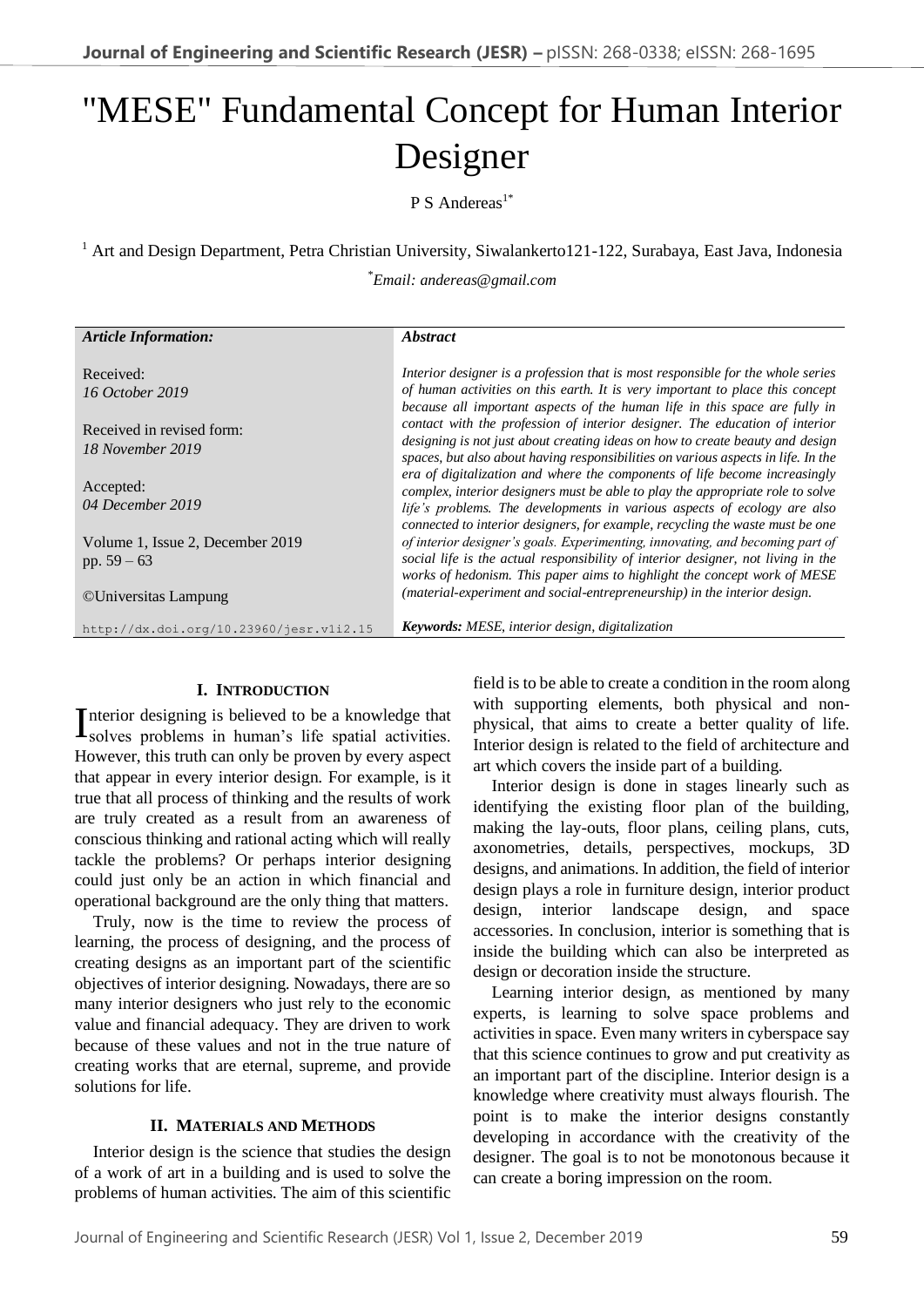The higher the creativity of the designer, the more varied the work of ones will be able to produce, as on website link http://dewakencana.1404205068. The interior design education currently given by various universities is an effort to transform skills and concepts to create the way of thinking of a designer.

World widely, interior designing is believed to be creating concept ideas on problem solving by raising new ideas that are full of innovation. All activities that are carried out are aimed to train skills, creativity, and concepts. The field of interior design is widely known, even very commonly known and widely delivered. This paper deliberately quotes from many popular articles on the web, which means that this scientific discipline is very much developed and will be continuously developing in the community. Corporate designers create interior designs for professional workplaces from small office settings to large-scale corporations within high-rise buildings.

It focuses on creating spaces that are efficient, functional, and safe for employees. There are some other incorporate design elements that reflect a company's brand in their designs. Healthcare designers use the evidence-based design process in designing and renovating healthcare centers, clinics, doctors' offices, hospitals, and residential care facilities. Their specialization is for making design decisions based on credible research to achieve the best possible outcomes for patients, residents, and the facility.

Kitchen and bath designers specialize in kitchens and bathrooms and have expert knowledge of the variety of cabinets, fixtures, appliances, plumbing, and electrical solutions for rooms. Sustainable designers use strategies to improve energy and water efficiencies and indoor air quality, and they specify environmentally preferable products, such as bamboo and cork for floors.

They may obtain certification in Leadership in Energy and Environmental Design (LEED) from the U.S. Green Building Council. Such certification indicates expertise in designing buildings and spaces with sustainable practices in mind. Universal designers renovate spaces in order to make them more accessible. Often, these designs are used to renovate spaces for elderly people and people with special needs; however, universal designs can benefit anyone.

For example, an entranceway without steps may be necessary for someone in a wheelchair, but it is also helpful for someone pushing a baby (as on link http://collegegrad.com/careers/interior-designers). The prospects and work areas of interior design are essentially about creating rooms that are based on comfort, safety, and proper function of a room by developing creativity and expertizing in creating new

designs. These new designs will then be specified or specialized by designers to become a special field of work that is still within the scope of the interior.

## **III. RESULTS AND DISCUSSIONS**

## *A. Interior designers in 4.0 industrial revolution and society 5.0*

Interior designers must follow the pattern of the evolving times. In the era of 4.0 Industrial Revolution, the world of interior designing industry will be greatly influenced by digitalization and internet technology which would greatly influence the pattern and style of design developed. Productivity of interior designing will be very dependent on these conditions. Designers no longer need manual expertise because there will be actual design engineering and digital drawing optimization. There are four design principles in 4.0 Industrial Revolution which are including:

- 1) Interoperability (suitability): The ability of machines, devices, sensors, and humans to connect and communicate with each other through Internet of Things (IoT) or Internet of
- 2) People: IoT will automate the process of IoT in a large scale.
- 3) Transparency of information: The ability of information systems to create copies of the physical world virtually by enriching digital factory models with sensor data. This principle requires collecting raw sensor data to produce high value context information.
- 4) Technical assistance: First, the ability of the assistance system to help humans by gathering and visualizing information in a comprehensive manner so that they can make wise decisions and solve sudden, critical problems. Second, the ability of a cyber-physical system to physically assist humans by carrying out a series of tasks that are unpleasant, too heavy, or unsafe for humans.
- 5) Independent decisions: The ability of a cyberphysical system to make their own decisions and carry out independent tasks as possible. If there are exceptions, disruptions, or there are conflicting objectives, the task is delegated to the boss.

The concept of 4.0 Industrial Revolution will affect the working system of designer. Interior designing work will be very easy for anyone to do, even for people who do not have an interior design education background. Developments in the 4.0 Industrial Revolution era will cause many designers to emerge to compete with current interior designers. Society 5.0 is a concept of human-centered society and based on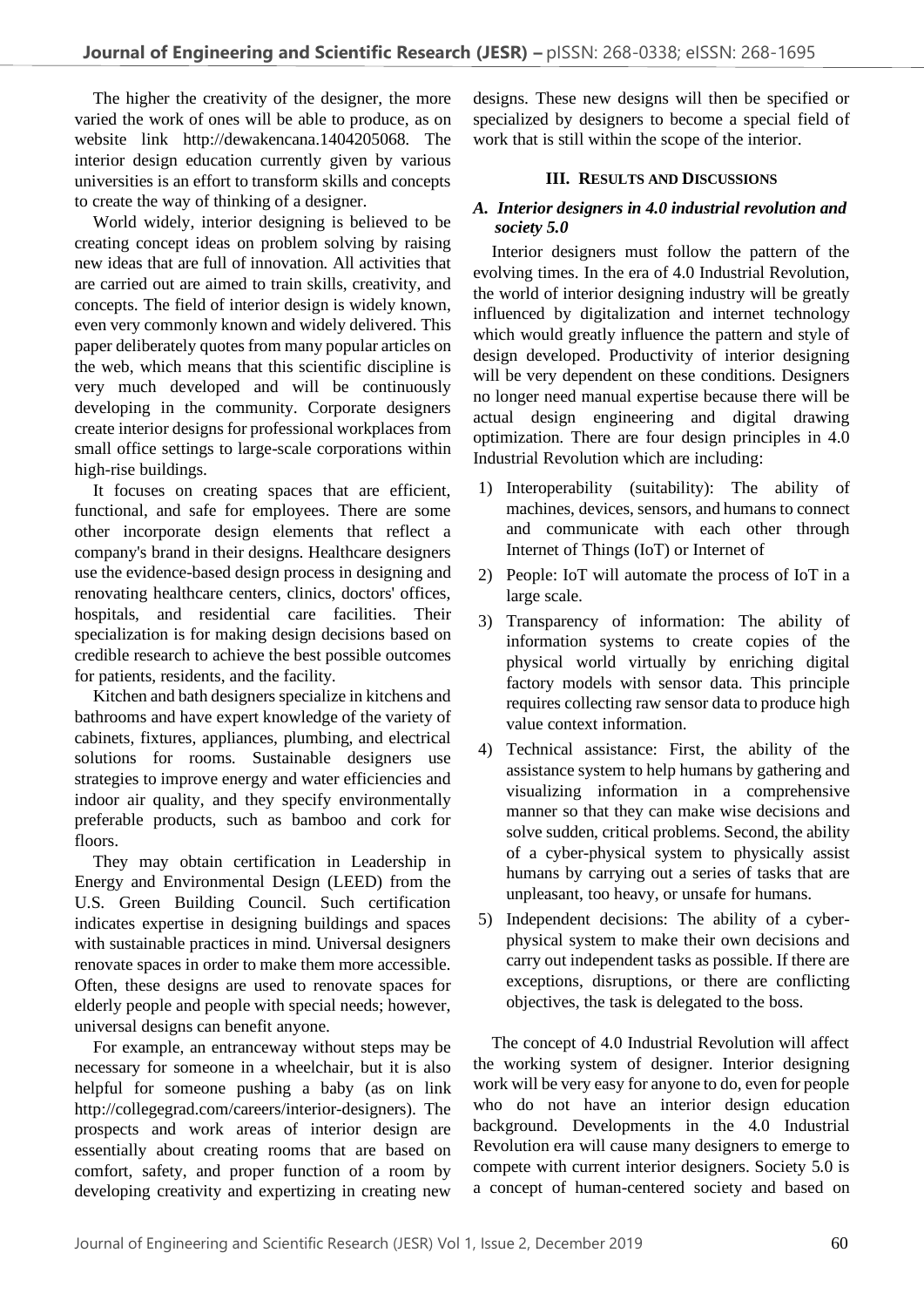technology developed by Japan.

This concept was born as a development of the 4.0 industrial revolution which was considered to a potentially degrade the role of human being. Through Society 5.0, artificial intelligence (AI) will transform big data collected via the internet in all areas of life (the Internet of Things) into a new wisdom, which will be dedicated in improving human capabilities to open up opportunities for humanity.

In the past information society (Society 4.0), people will access services cloud (database) in cyber space via the internet to search, retrieve, and analyze information or data. Meanwhile, in Society 5.0, a large amount of information from censors in physical space will be accumulated in cyber space. In cyber space, this large data will be analyzed by artificial intelligence (AI), and the results of the analysis are fed back to humans in physical space in various forms. Society 4.0, collects and analyzes information through the network by humans.

However, in Society 5.0, people, objects, and systems are all connected in cyber space and optimal results obtained by AI exceed the ability of humans to be given feedback into physical space. This process brings new value to industry and society in ways that were previously impossible.

The conditions that we will encounter in this era show that interior design will be a very important part of supporting human activities. The process of the design process will be increasingly complex while being concise because of the methods and technology that are qualified.

## *B. Interior designers: humans or monsters?*

In conveying this topic, the role of designers in one pole gives a sense of comfort and provides a solution, but it can be, on the other pole a "monster" for civilization. We need to look back and explore how far the role of interior designers in the life of society at large. The initial concept built in the terminology of design is, of course, a humanist concept. Interior designer is certainly present to solve the problem of human activity, guaranteeing a sense of security in each of the works, giving each individual comfort in activities, and presenting beauty and even a fantastic touch in each of the works.

This paper tried to link the problem of designers with "monster" - a threat to every creature. Monsters are creatures whose forms are very deviant from the ordinary or might be giant creatures. In most stories, monsters are described as evil creatures. Along with the development of the past that described monsters as stupid creature (check: //id.wikipedia.org). Designers can be monsters to life in this world, when the highest goals to solve space problems begin to be replaced with concepts the only follow the trends and concepts of design development that are only financially oriented. It called as a monster because monster designers are a group of designers who are very oriented to superficial conceptual levels far from efforts related to the nature of the completion of activities in space. These "monsters" are seen at the consulting table looking for shortcuts, looking for cheap roads, searching for many conveniences that sacrifice construction, and ignoring ecology, while the most important focus for them is the completion of projects as quickly as possible, whatever the way.

## *C. Waste material is a big hoax*

Human existence with all its activities shows that we are creatures that leave a lot of garbage in every activity, whether it's organic or an organic waste. Every day, our body expends the remaining energy in the form of urine, feces, and sweat. Everything that we're doing produces waste, even efforts to beautify ourselves produces waste. Human mindset is to throw away waste as fast as possible from our eyes. The concept is only limited to throwing away as invisible to our eyes. This means that the waste will not be lost, and actually piles up somewhere and becomes a waste dump in another place.

The concept of cultivation and efforts to process waste into valuable energy have been done by several institutions and groups of environmentalists. However, the fact is that waste continues to grow and becomes a problem for world ecology. According to the Construction Waste Management Guide, the remaining material which is non- hazardous and tangible material, which originates from development activities, destruction, and cleaning can be empowered, used, or reprocessed [1].

Other researcher emphasizes that the remaining material can be interpreted as any type of material that comes from the natural part of the earth that is moved and processed to a place to be used in the construction process either at a location or between locations with various possibilities that can arise between other damage, excess, unused, not in accordance with the specifications or results of the construction process. Material waste is something that is not used or wasted or having inefficient results or due to equipment, material, labor, or a considerable amount of costs that are considered in the development process [2]. The basis for calculating the remaining material comes from the comparison between material planning before starting work and the remaining material when finishing work [3].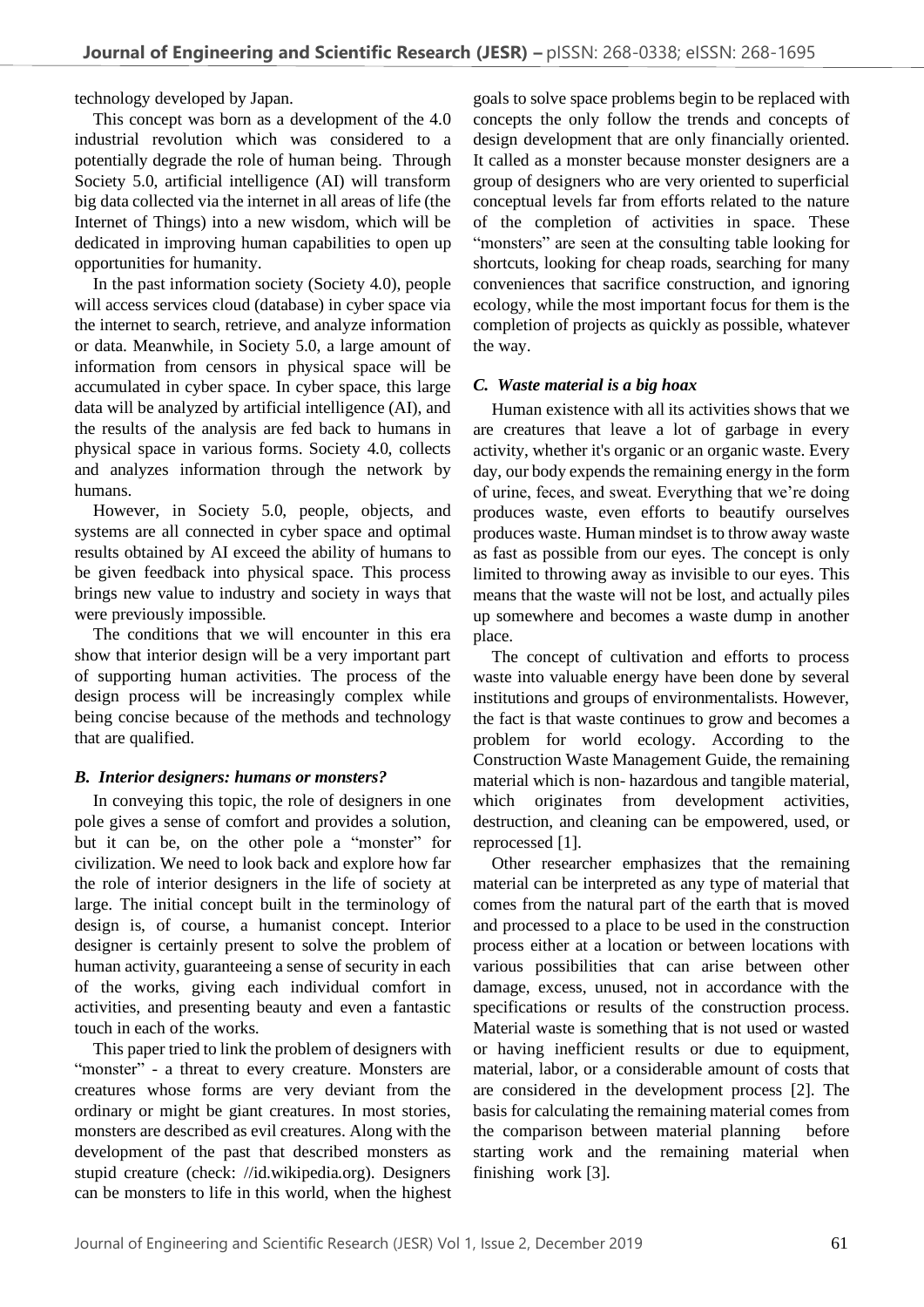### *D. Interior designer job and responsibility*

Specifically, design organizations and institutions, classify interior design expertise into specifications such as lighting, furniture, decoration, etc. These specifications are generally grouped by the purpose of facilitating the operation and work scope of the project being carried out. In accordance with the capacity and work done this will usually facilitate authority and settlement outreach on the project field.

Related to all of these expertise and specialization, there are things that should be very important for every interior designer in the individual sphere, which is material development. Material development, which usually called as a material experiment, is actually a very important condition which should be the main principle for every designer in person. The materials used by most designers are the result processed by material industries.

Designers are generally only process and regulate materials in the material market as material for work. This causes a material trend that will always be the same and spin with a certain wealth of material in certain forms. The phenomenon that arises later is the same design forms in various regions and designs that emerge are like a form of generalization of trends that developed at that time.

The point of views of this trend should be a criticism for interior designers, meaning that if this thing does happen, the sensitivity that gave birth to design specifications will no longer exists, because in essence all refers to a particular trend, at a certain time. The reality of this is sharpened by users who also agree that following the trend becomes a prestigious part and satisfies the needs that must be fulfilled. Both of these compositions when meeting make the design trend culture become more solid, while on the other hand there is actually a decrease in the quality of ideas and a decline in fundamental concepts that should have been the most important thing in interior designing.

There are two important things in working in the field of interior design. First is the duty of a designer to conduct material experiments. An interior designer should have a special kitchen to mix ingredients and then arrange them into special dishes. Without a special kitchen as a material experiment, the scientific society was not sure that a spectacular design concept will be created.

This experiment kitchen is a designer work area to totally grow ideas and experimenting works such as combining iron with fabric, treating fabric with sand, mixing gypsum with plastic, reconciling cement with wood, crushing stone into flakes with certain models, and vice versa uniting various pieces of stone into stones that are "wungkul". If all of these are done with awareness and these are studied seriously by interior designer, the trends will no longer be the consumption of designers.

Second is the thing related to the results of interior design after being launched publicly. Designers in relation to social entrepreneurship have the role on identifying or seeing various kinds of problems acquired in business as an opportunity to form a new type of business that is beneficial for community empowerment. Because of its social nature, the main purpose of this business is not to seek maximum and maximum profits. Besides that the aim is also not to obtain customer satisfaction but rather leads to the results of ideas made by the company whether it can have a positive impact on the community.

Every designer has social responsibility and at the same time serves as an agent to instill the most important concepts so that the design is truly intact in its function to serve human life. The second thing that needs to be done by interior designers in the communal realm is to be totally responsible for being involved in the area of social entrepreneurship. Interior design works should be recognized as belonging to the community, and no longer belong to the designer personally [4].

After the work is produced in principle, the works become the property of the community both the community wide and limited in scope, it may resume that every work of applied art, should no longer be a private property and full- time attached to the interior designer as its creator. However, every interior designs should be part of life which has a strong social function in the context of the people who use it. The work habits that are currently developed in the community in general are, conceptualizing in such way and labeling the results of the work of interior design as a particular workshop/studio product that is expected to be inherent forever. The purpose of this matter is to the financial concept. Designers in person and designers in the context of a large part of society should contribute extensively to complement their functions for every human being.

## *E. "MESE" as interior design fundamental concept*

The importance of new ways of thinking that need to be developed related to the existence and function of interior designers. The definition that I built may be different and apart from the various definitions built by other experts. My opinion is that interior designers must work in principle and act in the society with new ideas that called "MESE" that refer to, "Material-Experiment and Social-Entrepreneur. This concept is important and very fundamental, because if every interior designer totally develop material research, the development of